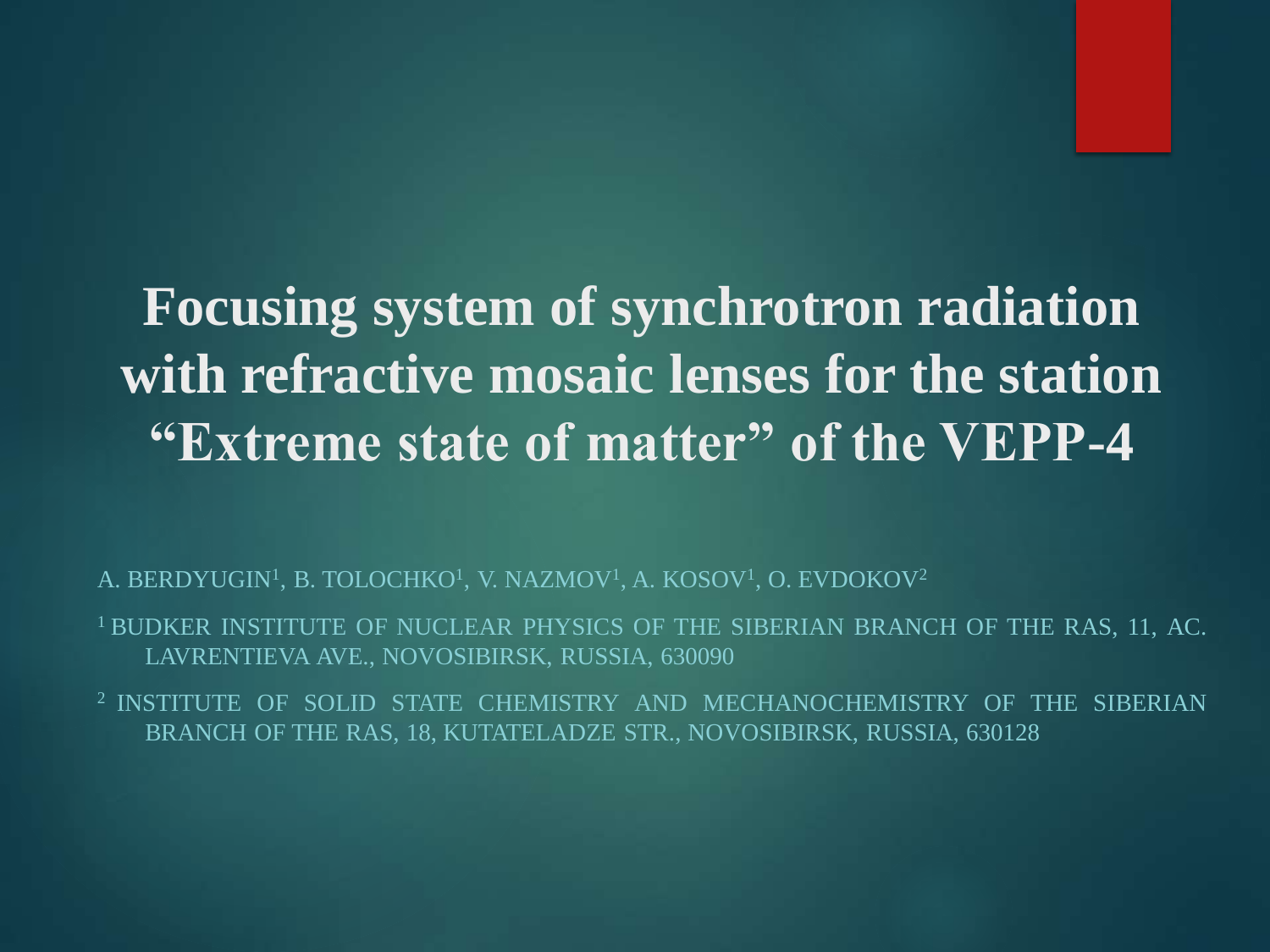#### **Abstract**

- **A fast processes investigation with an exposure time of diffraction patterns of 100 ps at the INP requires high intensity of synchrotron radiation beam;**
- **A local matter structure investigation at the INP needs x-ray nanobeam production technology;**
- **Using x-ray refractive optics the radiation intensity can be increased.**

#### **Objectives:**

- **To design and create the adjustment device for adjusting the position of the x-ray lens**
- **install and debug the device on the VEPP-4 channel;**
- **to calculate the lens absorbtion with modelling programs XOP, Spectra, ANSYS**
- **get the size of the focal spot obtained with x-ray lens.**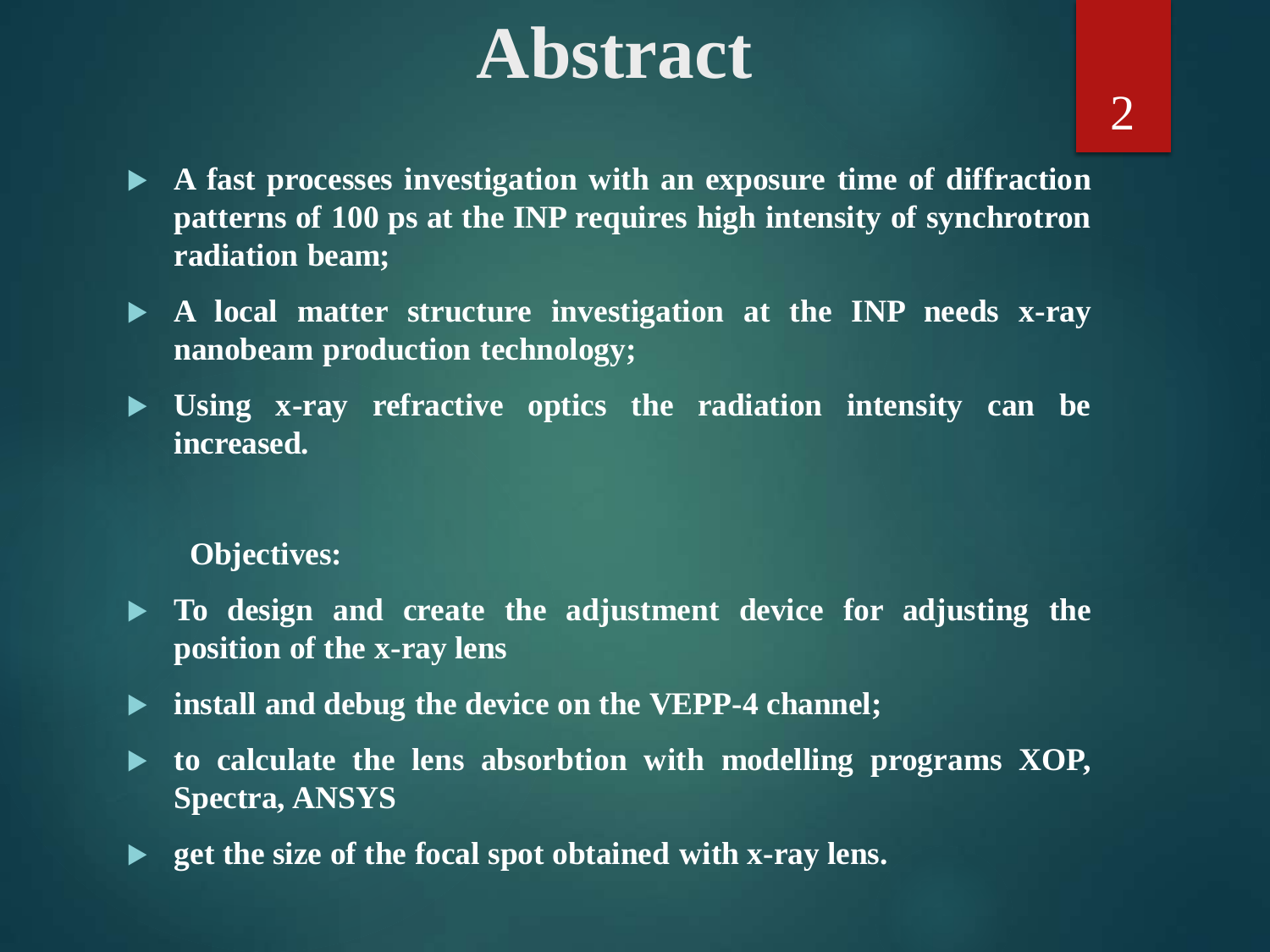# **Experimental setup**

- **The epoxy resin SU-8 Planar mosaic 1D lens[1]**
- **Lens length – 55 mm.**
- $\blacktriangleright$  Aperture 2\*6 mm<sup>2</sup>.
- **Focusing distance for x-ray beam – 5 m (37.5 keV).**
- **The adjusting device for x-ray lens was designed and created.**
- **Four step motors controls linear x,y coordinates and angle coordinates φ, 2θ.**
- **The device was installed on the station and checked out.**



3



1. Nazmov V.P., Tolochko B.P. Patent RF 2572045.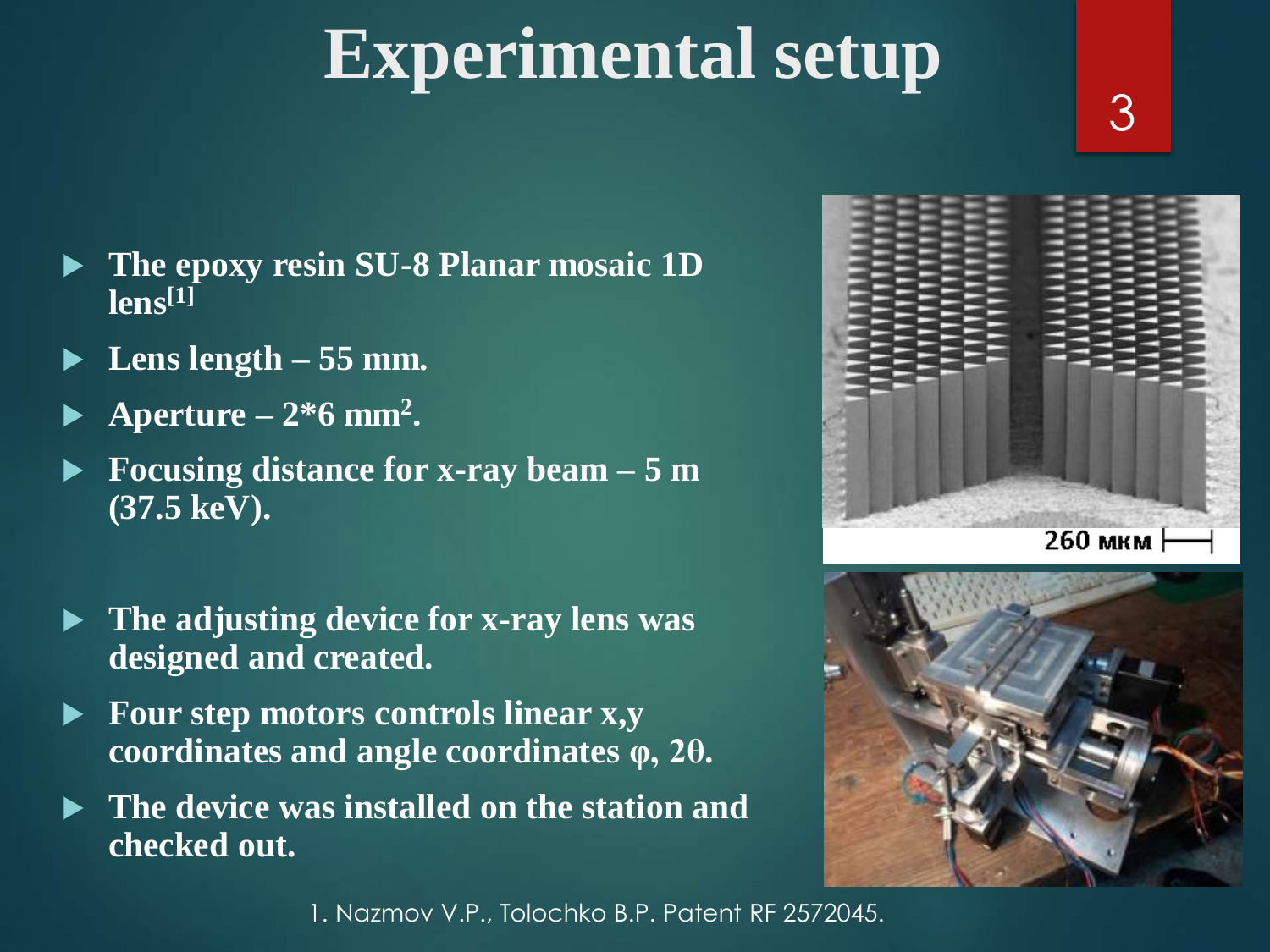### **Experimental results**

- **The lens was installed on the adjustment device.**
- **During experiment 50 keV monochromatic x-ray beam was used.**
- **X-ray beam focal spot before lens installing (left) and after (right).**
- **The SR beam compression coefficient is 4.**
- **The lens absorption was calculated with XOP, Spectra, ANSYS programs.**
- **The lens heats up strongly by polychromatic radiation (17 deg/s).**